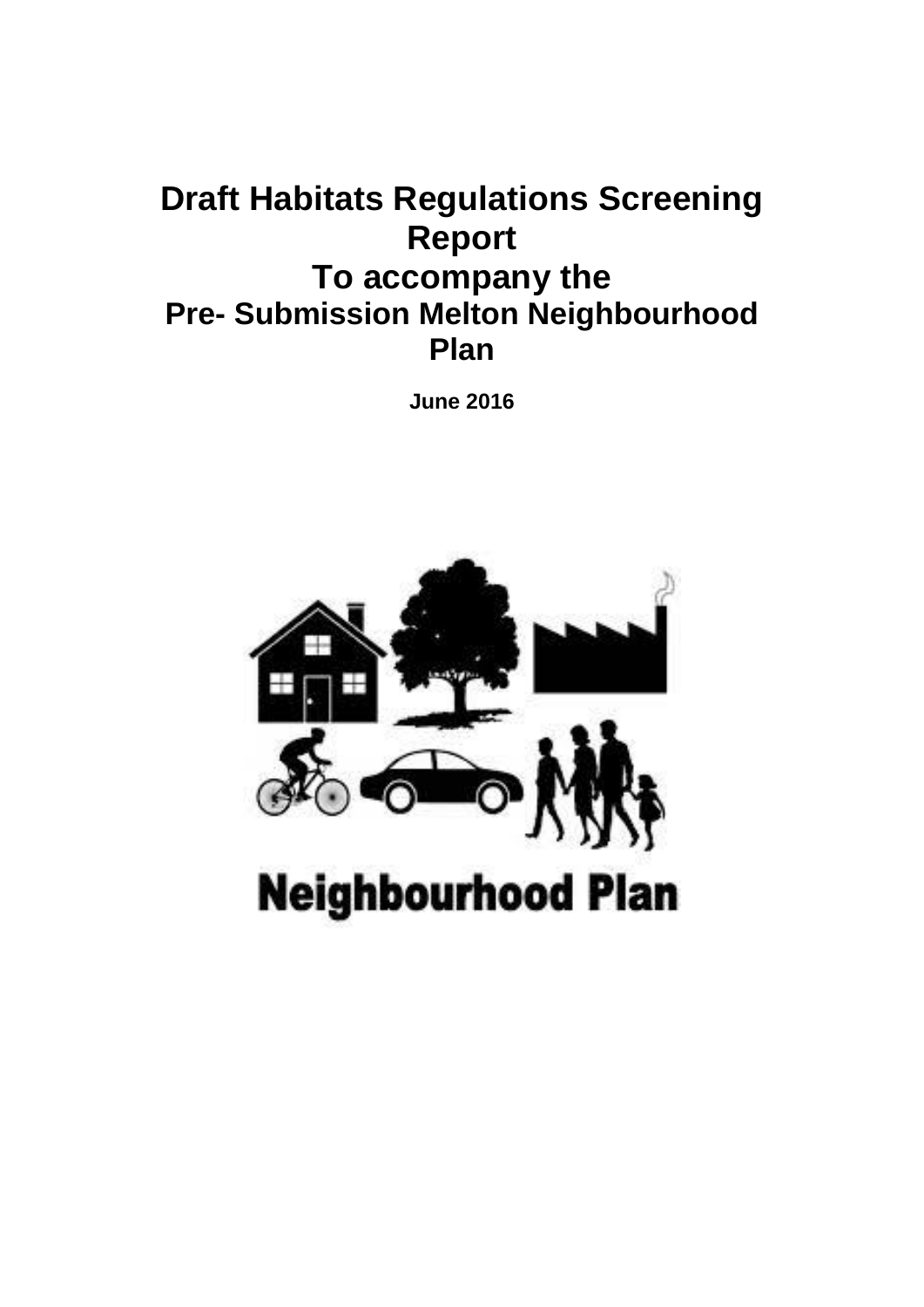Habitats Regulations Screening Report June 2016 for the Melton Neighbourhood Plan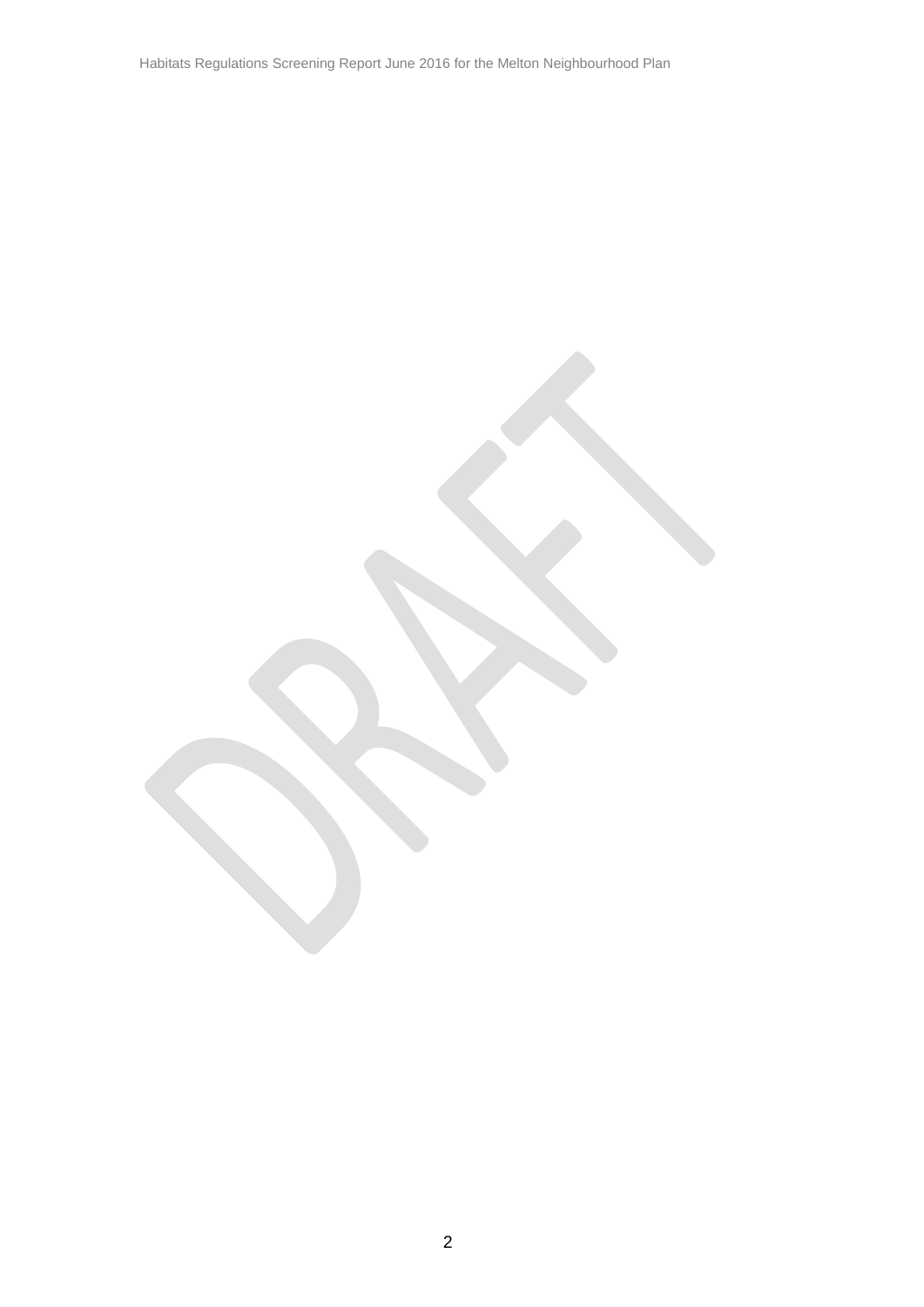| <b>Contents</b>                                                   | Pg |
|-------------------------------------------------------------------|----|
|                                                                   |    |
| 2. Background information - environmental features of Natura 2000 |    |
|                                                                   |    |
|                                                                   |    |
| 5. Assessment of likely effect of the Melton Neighbourhood Plan   |    |
|                                                                   |    |
|                                                                   | 16 |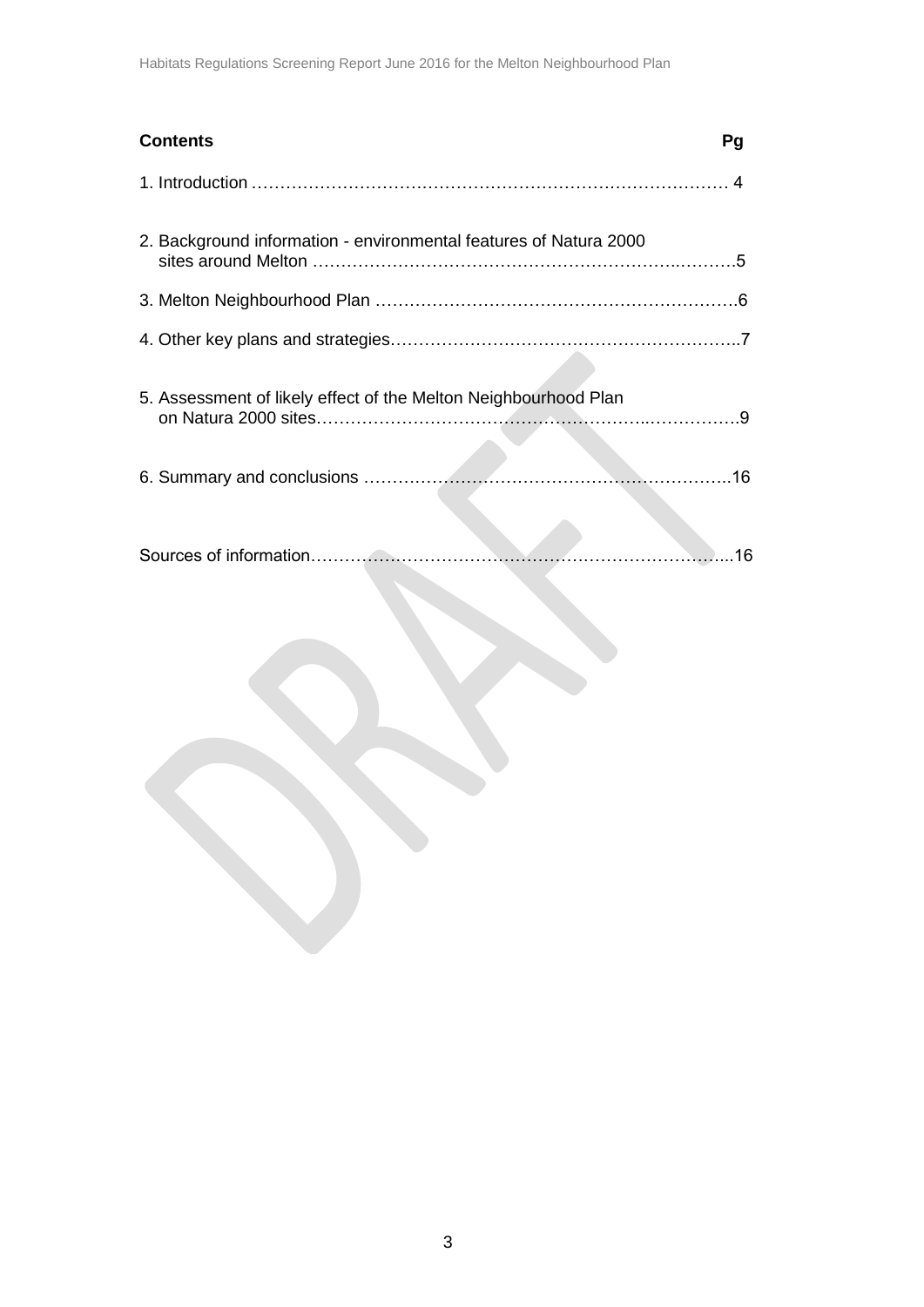#### **1.0 Introduction**

- 1.1 This report presents the results of a draft screening process to determine whether the Pre-Submission Melton Neighbourhood Development Plan is likely to have a significant effect on any site in the Natura 2000 network, and therefore whether full Appropriate Assessment will be required. The initial screening has been undertaken by Suffolk Coastal District Council and is subject to a five week consultation with Natural England, Environment Agency, Historic England and the Marine Management Organisation.
- 1.2 The Melton Neighbourhood Plan is a site allocations document the remit of which is to implement relevant policies and proposals in the Suffolk Coastal District Local Plan - Core Strategy and Development Management Policies (adopted July 2013) insofar as they relate to the Melton neighbourhood plan area and any other specific policy matters the community wish to plan for. The Core Strategy was subject to strategic level Appropriate Assessment which concluded that without mitigation there would be a significant effect on Natura 2000 sites, alone and in combination with other plans. The AA identified recreational disturbance particularly from dog walkers as the main significant effect. Potential impacts were identified in relation to new housing provision within 1km of a designated site and to increased levels of recreational activity within 8km. The Pre-Submission Neighbourhood Plan differs from earlier drafts in that it now includes an additional housing allocation (MEL21).
- 1.3 The Natura 2000 network provides protection for sites that are of exceptional importance in respect of rare, endangered or vulnerable natural habitats and species within the European Union. The network consists of Special Areas of Conservation (SACs) and Special Protection Areas (SPAs). SACs are sites of European importance for nature conservation designated under the Conservation of Natural Habitats and Wild Flora and Fauna Directive (92/43/EEC). SPAs are sites of European importance for nature conservation designated under the Conservation of Wild Birds Directive (79/409/EEC). Both types can also be referred to as European Sites.
- 1.4 The requirement to undertake Habitats Regulation Assessment (HRA) of development plans was confirmed by the amendments to the 'Habitats Regulations' published for England and Wales in July 2007. When preparing its NDP, Melton Parish Council is required by law to carry out a 'Habitats Regulations Assessment'. It is also a requirement in Regulation 32 schedule 2 of the Neighbourhood Planning Regulations 2012.
- 1.5 As the Pre Submission Melton Neighbourhood Plan is not directly connected with the management of any European sites, and includes proposals for development which may effect European sites, under Regulation 102(1)(a) of the Habitats Regulations 2010 it is necessary to undertake screening for likely significant effects on European sites.
- 1.6 The HRA of a Neighbourhood Plan is undertaken in stages and should conclude whether or not a proposal or policy in the Plan would adversely affect the integrity of any sites.
- Stage 1: Determining whether a plan is likely to have a significant effect on a European site. This needs to take account of the likely impacts in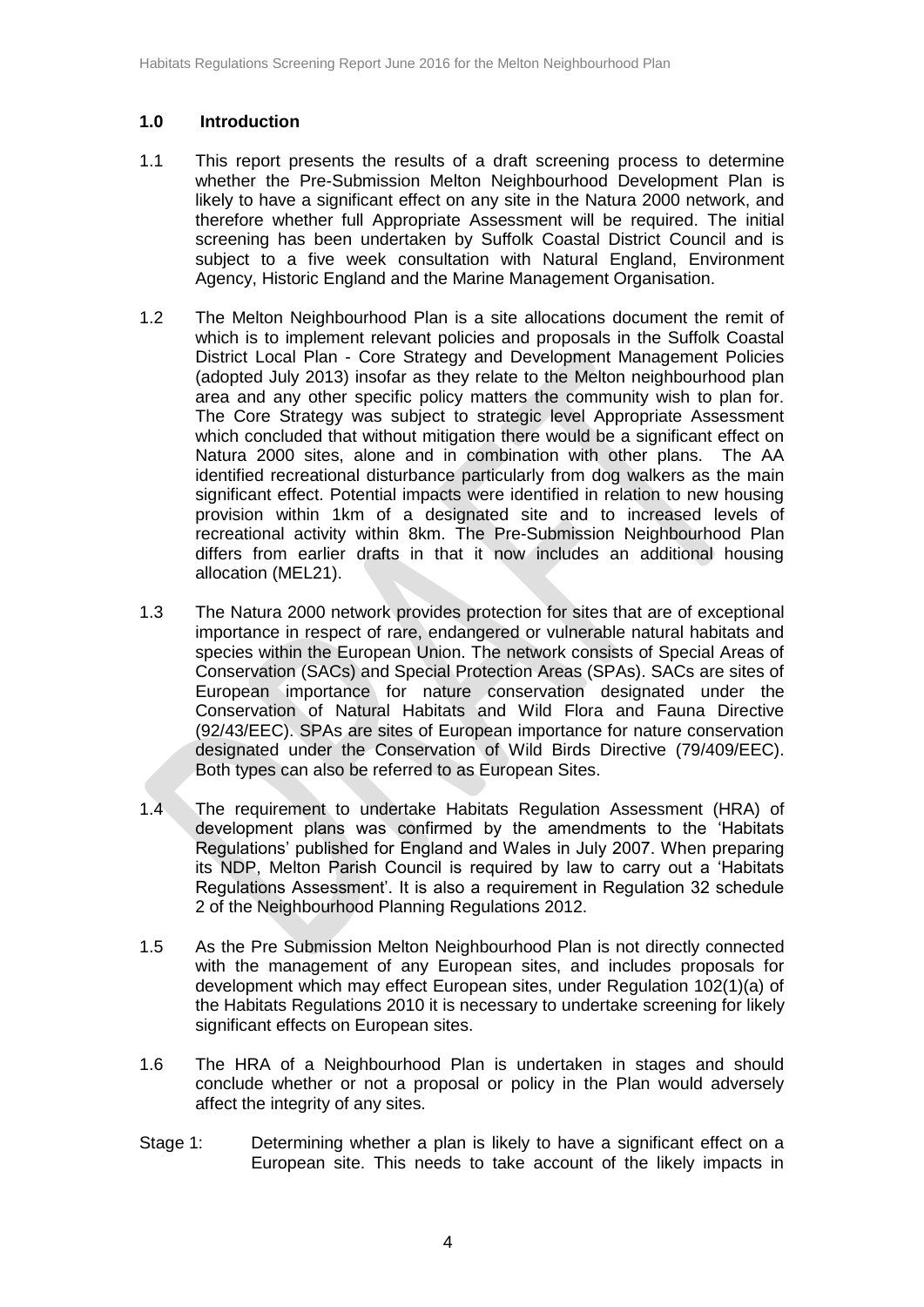combination with other relevant plans and projects. This assessment should be made using the precautionary principle.

- Stage 2: Carrying out Appropriate Assessment and ascertaining the effect on site integrity. The effects of the plan on the conservation objectives of sites should be assessed, to ascertain whether the plan has an adverse effect on the integrity of a European site.
- Stage 3: Identifying mitigation measures and alternative solutions. The aim of this stage is to find ways of avoiding or significantly reducing adverse impacts, so that site integrity is no longer at risk. If there are still likely to be negative impacts, the option should be dropped, unless exceptionally it can be justified by imperative reasons of overriding public interest.
- 1.7 This screening report contains the results of Stage 1 in relation to the Pre-Submission Melton Neighbourhood Plan. Stages 2 and 3 are only required if the screening stage (Stage 1) concludes that there is likely to be a significant impact on a European site. As part of the Stage 1 requirements, this draft document is subject to consultation with Natural England, Environment Agency, Historic England and the Marine Management Organisation.

#### **2.0 Natura 2000 sites covered by this screening report**

2.1 Sites included in this assessment are listed in Table 1. This includes sites that are close to the Melton Neighbourhood Plan area, but specifically within 8km of Wilford Bridge where new development is proposed.

**Table 1** (Information source: Extract: Habitats Regulations Assessment February 2016 undertaken for SCDC by The Landscape Partnership for the Site Allocations and Area Specific Policies Document)

| 1. | <b>Sandlings Special Protection Area</b>                                                                                         |  |  |  |
|----|----------------------------------------------------------------------------------------------------------------------------------|--|--|--|
|    | The Sandlings is a series of SSSI heathlands with habitats including acid                                                        |  |  |  |
|    | grassland and heather dominated plant communities. Lack of management in                                                         |  |  |  |
|    | past years, along with the conversion to commercial conifer plantations and                                                      |  |  |  |
|    | arable cultivation has resulted in remnants of heath that have been threatened                                                   |  |  |  |
|    | with successional changes and bracken invasion. Recent initiatives are working<br>towards restoration of the heathland habitats. |  |  |  |
|    |                                                                                                                                  |  |  |  |
|    | The Sandlings qualifies as an SPA under Article 4.1 of the Birds Directive due to                                                |  |  |  |
|    | the presence of Woodlark Lullula arborea and Nightjar Caprimulgus europaeus                                                      |  |  |  |
|    | during the breeding season, both are species of European importance and listed                                                   |  |  |  |
|    | in Annex 1 of the Directive. The Sandlings supports at least 3.2% of the GB                                                      |  |  |  |
|    | breeding population of Nightjar and at least 10.3% of the GB breeding population                                                 |  |  |  |
|    | of Woodlark                                                                                                                      |  |  |  |
| 2. | <b>Staverton Park and the Thicks SAC</b>                                                                                         |  |  |  |
|    | The site is representative of old acidophilous oak woods in the eastern part of its                                              |  |  |  |
|    | range, and its ancient oaks Quercus spp. have rich invertebrate and epiphytic                                                    |  |  |  |
|    | lichen assemblages. Despite being in the most 'continental' part of southern                                                     |  |  |  |
|    | Britain, the epiphytic lichen flora of this site includes rare and Atlantic species,                                             |  |  |  |
|    | such as Haemotomma elatinum, Lecidea cinnabarina, Thelotrema lepadinum,                                                          |  |  |  |
|    | Graphis elegans and Stenocybe septate. Part of the site includes an area of old                                                  |  |  |  |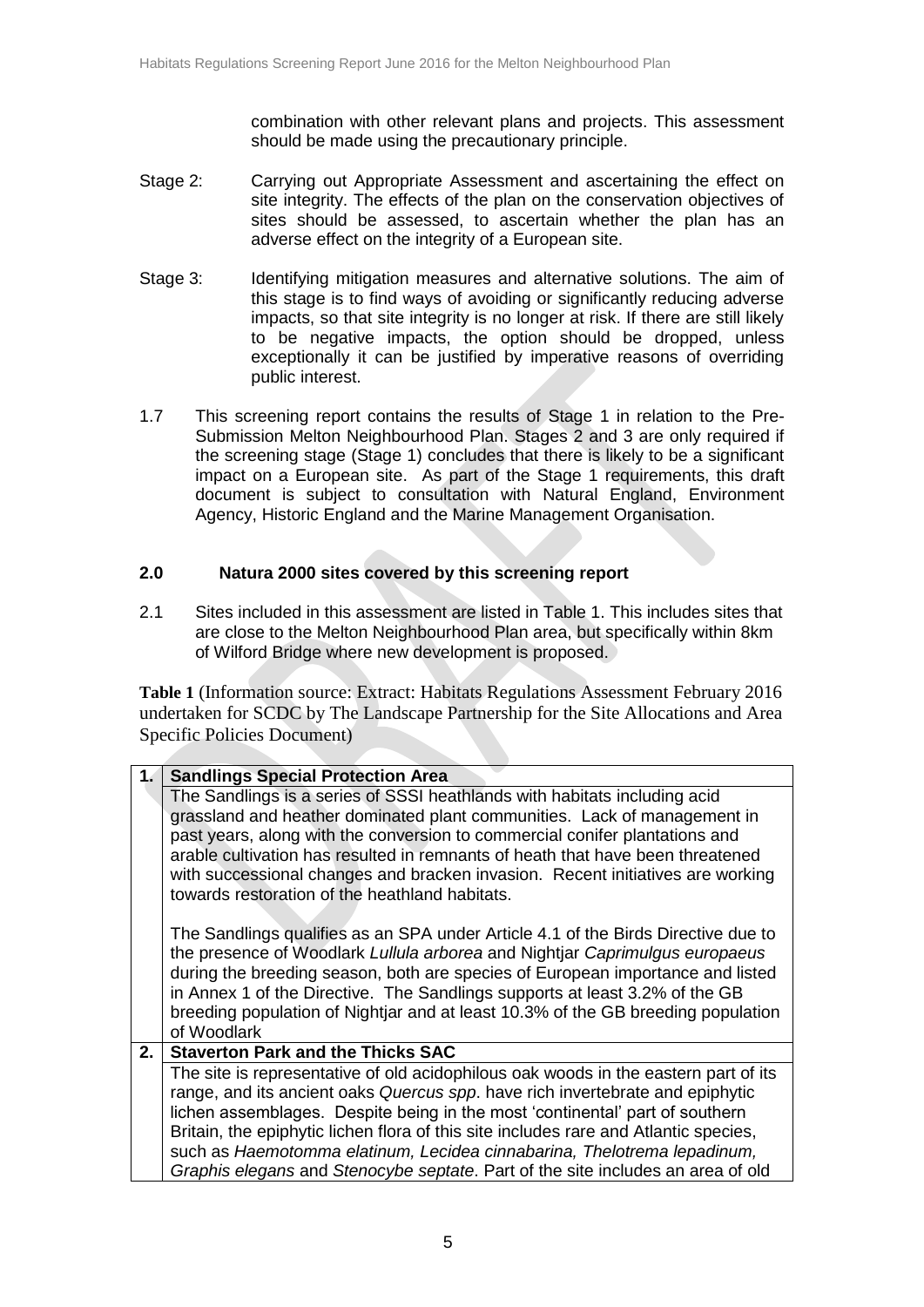holly *Ilex aquifolium* trees that are probably the largest in Britain. The site has a very well-documented history and good conservation of woodland structure and function. **3. Deben Estuary SPA/ Ramsar / Inshore SPA with Marine Components** The Deben Estuary is designated as SPA and Ramsar site. The estuary supports a highly complex mosaic of habitat types including mudflats, lower and upper saltmarsh, swamp and scrub. The composition of the mosaic varies with the substrate, frequency and duration of tidal inundation, exposure, location and management. The SPA designation is based on large numbers of wintering Avocet and Dark-Bellied Brent geese, whereas the Ramsar designation also includes a wider range of migrating and wintering birds, flora, and fauna including the rare snail *Vertigo angustior*. **4. Outer Thames Estuary Inshore SPA with Marine Components** This SPA is entirely marine and is designated because it habitats support 38% of the Great British population of over-wintering Red-throated Diver *Gavia stellata*  a qualifying species under Article 4.1 of the Birds Directive. The Outer Thames Estuary SPA covers vast areas of marine habitat off the east coast between Caister-on-Sea, Norfolk in the north, down to Margate, Kent in the south. The habitats covered by the SPA include marine areas and sea inlets where Redthroated Diver is particularly susceptible to noise and visual disturbance e.g. from wind farms and coastal recreation activities. Threats from effluent discharge, oil spillages and entanglement/drowning in fishing nets are significant.

The scale and location of the proposed development within the Melton Neighbourhood Plan is such that no sites elsewhere in the District need be considered.

### **3.0 Pre-Submission Melton Neighbourhood Plan**

- 3.1 Melton Parish Council is producing a Neighbourhood Development Plan for the Melton Parish, in order to set out the vision, objectives and policies for the development of the parish up to 2031. This HRA reviews the Pre-Submission Neighbourhood Plan dated June 2016.
- 3.2 The Pre Submission Neighbourhood Plan includes a range of site and area specific policies covering the Melton Neighbourhood Plan area. Polices are concentrated around the main built areas of Melton village and that part of Melton which falls within the greater Woodbridge area. Many of the policies replace policies from the old Suffolk Coastal Local Plan and in that sense reconfirm earlier designations such as those for existing employment sites. There are a number of new polices including one for additional housing provision. Not included as a policy within the plan, but referred to in the text is a development for 180 new homes at Woods Lane. This application was allowed on appeal, but is linked to a separate legal challenge. A judgement on this legal challenge is not expected to be handed down before mid July 2016. This screening assessment is mindful of this development should it go ahead.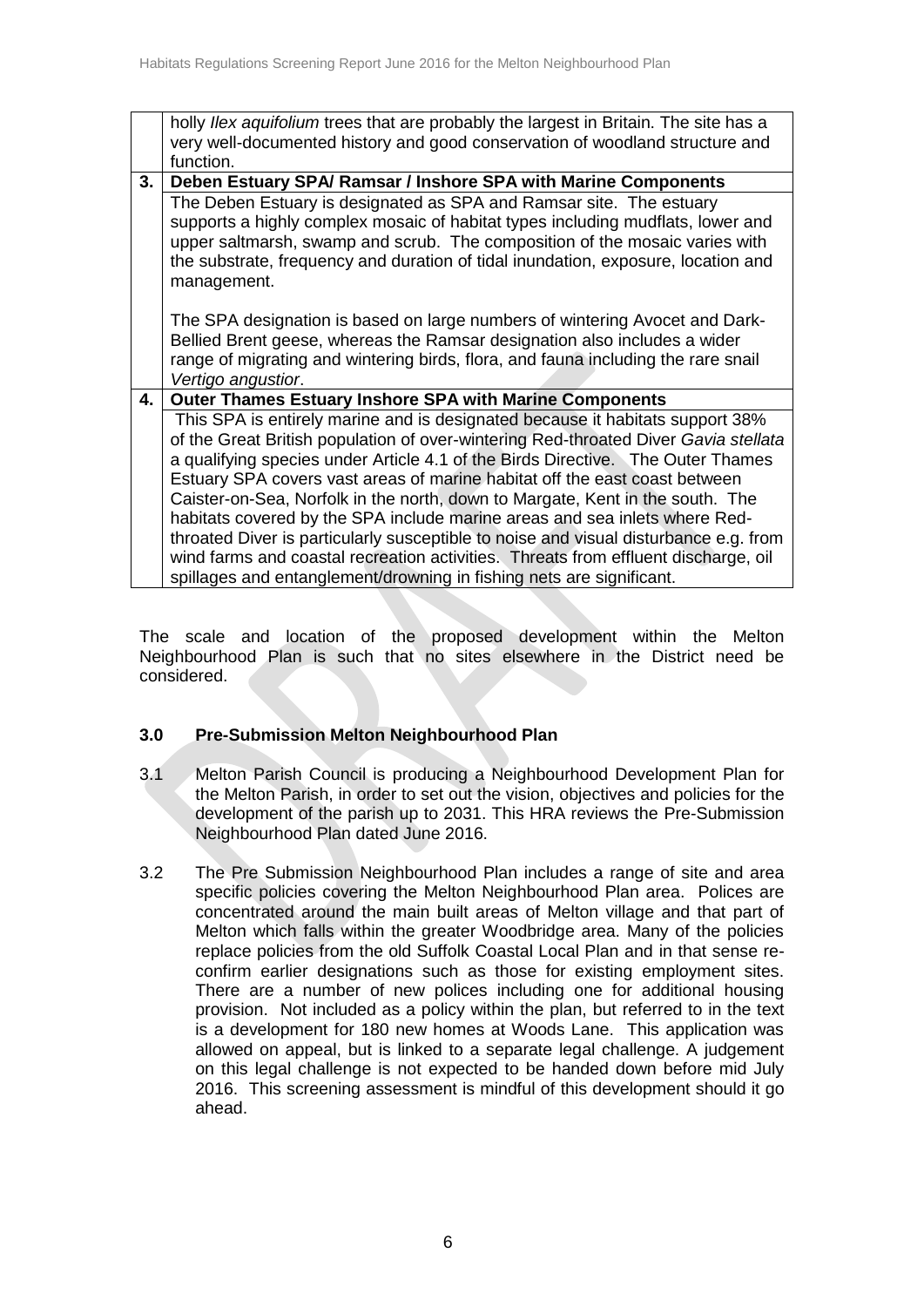3.3 The 21 policies in the Pre-Submission Melton Neighbourhood Plan are listed in the Table 2 below. An assessment of whether each policy is likely to have a significant effect on Natura 2000 sites is included in section 5 of this report.

| MEL <sub>1</sub>  | <b>Physical Limits Boundary</b>                                                                                           |
|-------------------|---------------------------------------------------------------------------------------------------------------------------|
| MEL <sub>2</sub>  | Dedicated provision for cyclists and pedestrians                                                                          |
| MEL <sub>3</sub>  | Views from footpaths and cyclepaths                                                                                       |
| MEL4              | Bus and community transport provision                                                                                     |
| MEL <sub>5</sub>  | Proposals to provide new bicycle racks and provision for cyclists at<br>Melton railway station will be strongly supported |
| MEL6              | Parking standards                                                                                                         |
| MEL7              | Land opposite McColls convenience store, The Street                                                                       |
| MEL <sub>8</sub>  | Retention of community facilities                                                                                         |
| MEL <sub>9</sub>  | Provision of community facilities at the playing fields                                                                   |
| MEL <sub>10</sub> | Provision of allotments, community orchard and a<br>community                                                             |
|                   | farm/education facility                                                                                                   |
| MEL11             | Special landscape areas                                                                                                   |
| MEL12             | Protection and maintenance of local green spaces                                                                          |
| MEL <sub>13</sub> | Protection of trees and rural character                                                                                   |
| MEL <sub>14</sub> | Retention of riverside qualities                                                                                          |
| MEL <sub>15</sub> | <b>Residential boats</b>                                                                                                  |
| MEL16             | Melton conservation area                                                                                                  |
| MEL17             | Areas to be protected from development                                                                                    |
| MEL <sub>18</sub> | Character areas                                                                                                           |
| MEL <sub>19</sub> | General employment areas                                                                                                  |
| MEL20             | Deben Mill                                                                                                                |
| MEL21             | Land off Wilford Bridge Road                                                                                              |

## *Table 2 List of Neighbourhood Plan Policies*

## **4.0 Other Key Plans and Strategies**

- 4.1 Regulation 102 of the Habitats Regulations 2010 requires an appropriate assessment where a land use plan (not directly connected with or necessary to the management of the site) is likely to have a significant effect on a European site, either alone or in combination with other plans or projects. In addition, in accordance with the Neighbourhood Planning Regulation 2012 a NDP cannot have a significant effect on any European Site whether alone or in combination with another plan.
- 4.2 As noted in the introduction, the other key plan is the Suffolk Coastal District Local Plan – Core Strategy and Development Management Policies. This document sets out the broad scale and distribution of development across the whole Suffolk Coastal district. It was adopted in July 2013 and was subject to a strategic level appropriate assessment. It is the role of each of the site allocations documents to implement the polices and development strategy in the Core Strategy insofar as they apply to their plan areas.
- 4.5 The Pre-Submission Melton Neighbourhood Plan policies are broadly in conformity with the Core Strategy, interpreting these at a local level. The policies contained in the Pre-Submission Melton Neighbourhood Plan are proposed to provide locally specific, criteria based policy guidance for site allocations and the determination of planning applications.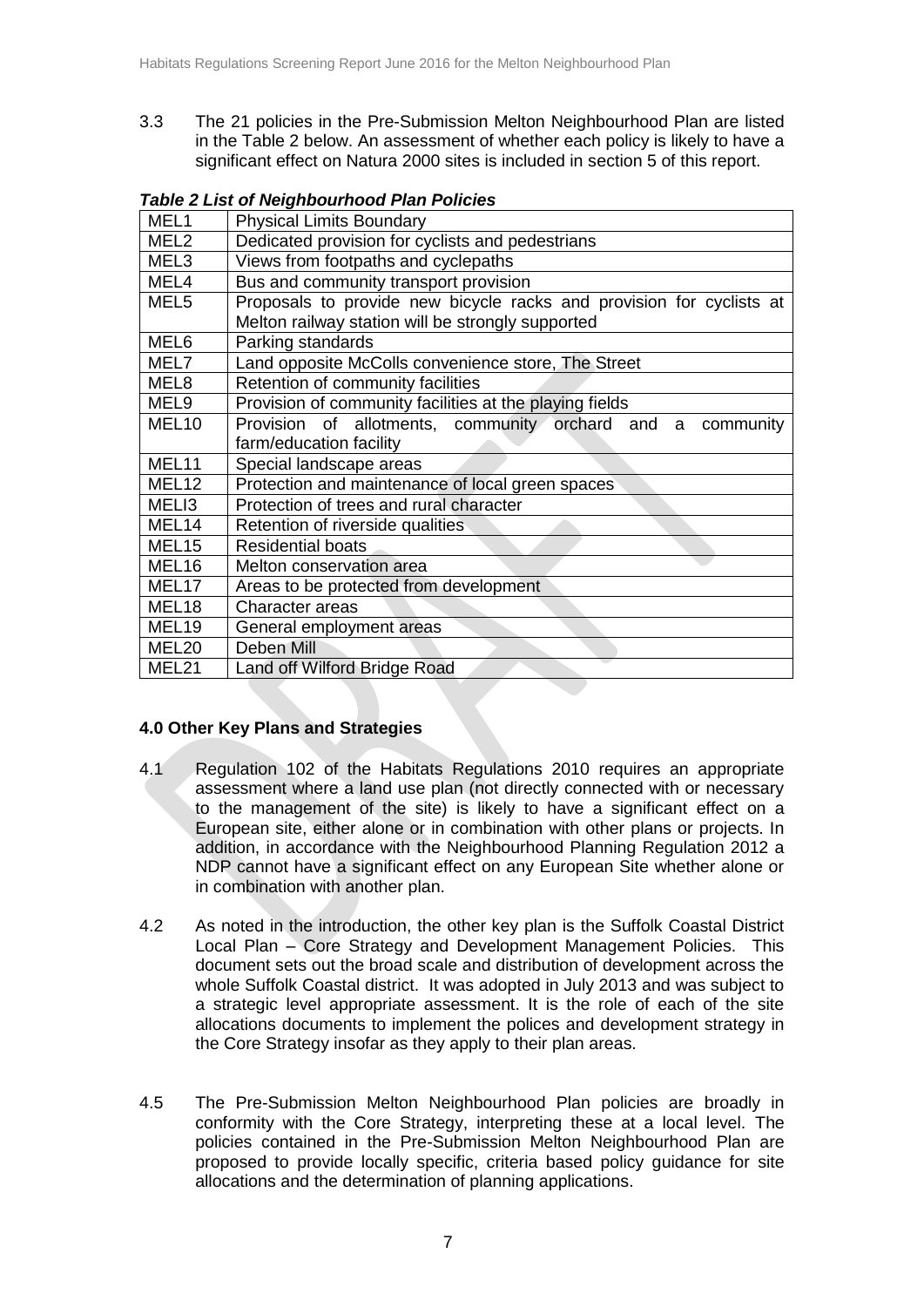- 4.6 The allocation of 55 new dwellings and improvements to the local foot and cycle network could have implications for recreational disturbance to the wildlife interests of the Deben Estuary. An existing public footpath borders the site providing direct access to the estuary. The re-location of the community farm with its associated after school and holiday club to the Wilford Bridge area could result in this area becoming a destination in its own right when viewed in conjunction with existing facilities namely the train station, the Melton Riverside amenity area and the PH. Whilst it is accepted that the Deben Estuary to the south of Wilford Bridge is well used and therefore already subject to a certain level of disturbance, the estuary area to the north of Wilford Bridge is much quieter. However, this does not necessarily mean that Melton cannot accommodate additional development. The actual impact would require further assessment and where appropriate the identification of specific mitigation measures.
- 4,7. In conclusion, it is considered that the Pre-Submission Melton Neighbourhood Plan policies could potentially result significant effect on any European site and that therefore further assessment work is required.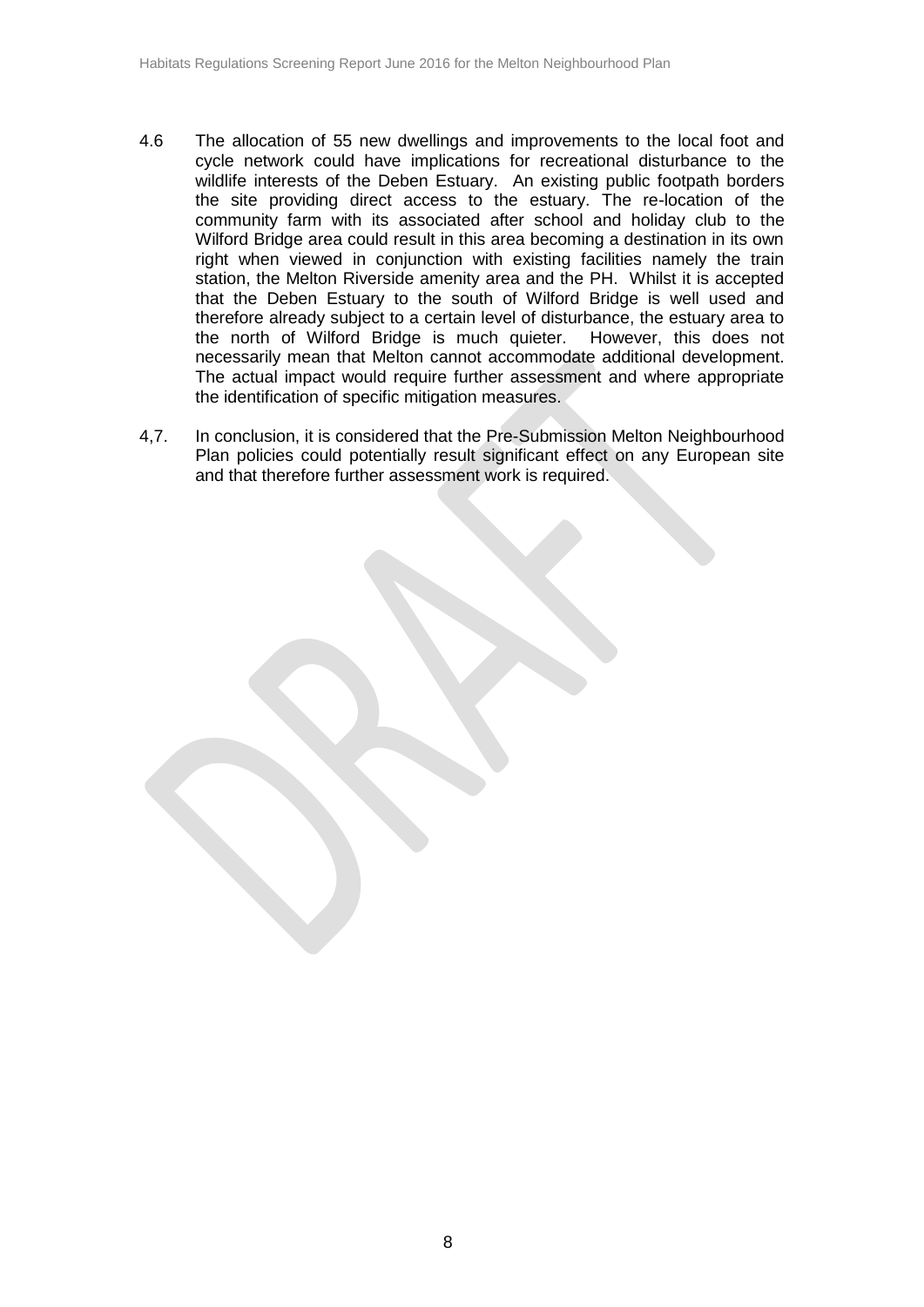# **5. Assessment of likely effect of the Melton Neighbourhood Plan on Natura 2000 sites**

# *Table 3 Likely significant impacts of the Melton Neighbourhood Plan*

| <b>Policy</b>                                                                 | Assessment of potential impact on Natura 2000 sites                                                                                                                                                                                                                                                                                                                                                                                                                                                                                                                                                                                                                                    | Natura 2000 sites that could<br>possibly be affected by NPD | Likely significant effect<br>identified from Melton<br>Neighbourhood Plan | needed?<br>₹ |
|-------------------------------------------------------------------------------|----------------------------------------------------------------------------------------------------------------------------------------------------------------------------------------------------------------------------------------------------------------------------------------------------------------------------------------------------------------------------------------------------------------------------------------------------------------------------------------------------------------------------------------------------------------------------------------------------------------------------------------------------------------------------------------|-------------------------------------------------------------|---------------------------------------------------------------------------|--------------|
| MEL1<br>Physical<br>limits<br>boundary                                        | This policy expands on Core Strategy policy SP19. The physical limits define<br>the extent of the area where new development will be directed apart from the<br>site allocation identified under policy MEL21. Outside of this line, development<br>will be limited to that permitted under Core Strategy policy SP29 and DM3.<br>This policy will restrict any unplanned new development closer to any Natura<br>2000 sites identified in Table 1. There will be no significant effects on Natura<br>2000 sites as a result of this policy. This is however a policy directly related to<br>the supply of housing and includes the additional housing proposed under<br>policy MEL21. | Deben Estuary                                               | None                                                                      | No           |
| MEL <sub>2</sub><br>Dedicated<br>provision for<br>cyclists and<br>pedestrians | This policy looks to provide a network of dedicated foot and cycle paths in and<br>around Melton village including west from Hall Farm Road to Bredfield Road<br>which would link it with the existing foot/cycle path along the A12. This policy<br>therefore has the potential on its own and in combination of encouraging<br>access to the Deben Estuary SPA. However, the impact of the additional<br>population likely to use this enhanced foot/cycle path network will already have<br>been assessed through the Core Strategy HRA.                                                                                                                                            | All in table 1                                              | None                                                                      | <b>No</b>    |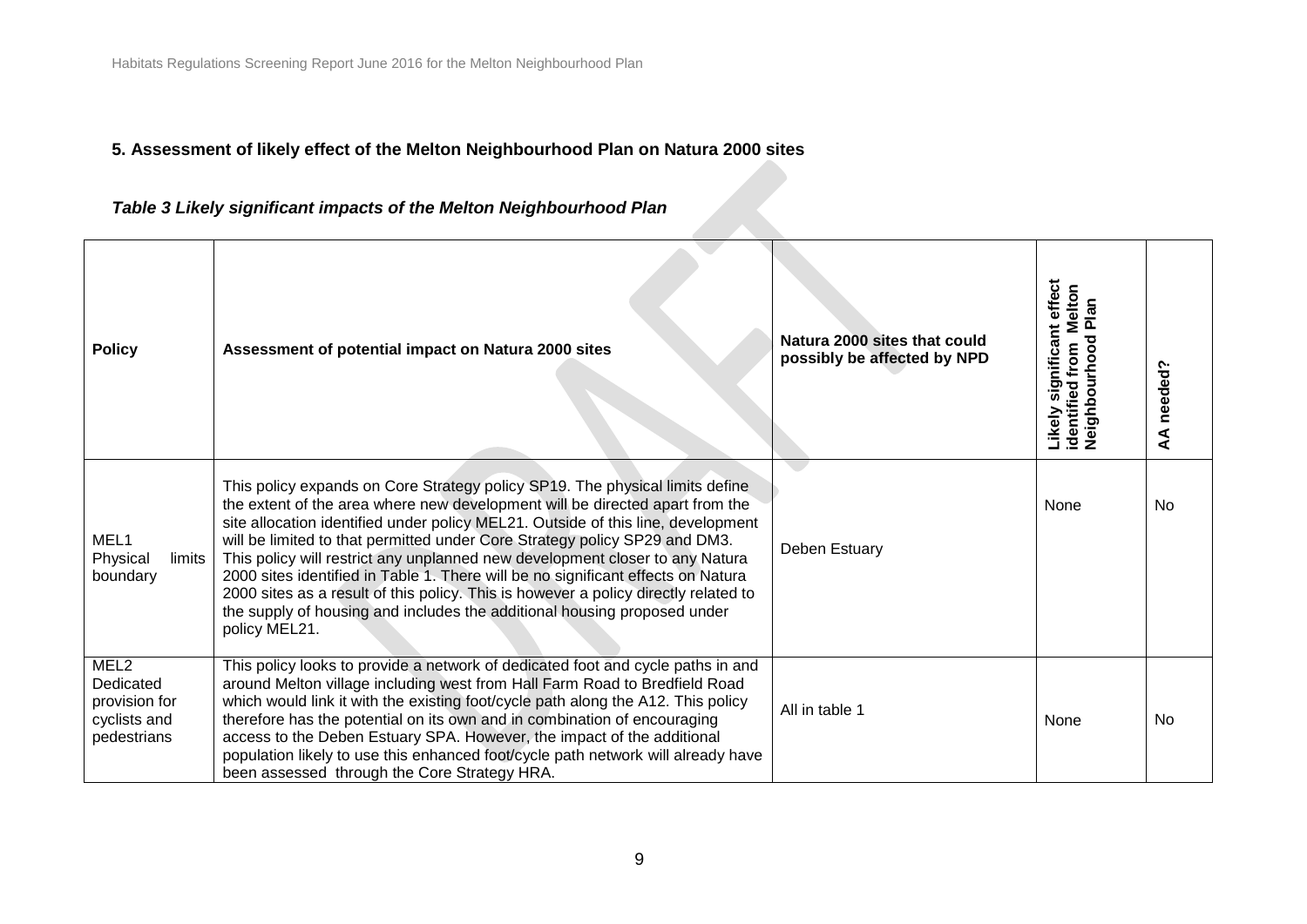| MEL3<br>Views from<br>footpaths and<br>cycle paths     | This policy seeks to protect existing views of the Deben estuary and the AONB<br>from built development. There will be no direct effects for any Natura 2000<br>sites as a result of this policy.                                                                                                                                                                                                                                                                                                                           | None           | None                                   | <b>No</b>  |
|--------------------------------------------------------|-----------------------------------------------------------------------------------------------------------------------------------------------------------------------------------------------------------------------------------------------------------------------------------------------------------------------------------------------------------------------------------------------------------------------------------------------------------------------------------------------------------------------------|----------------|----------------------------------------|------------|
| MEL4<br>Bus and<br>community<br>transport<br>provision | This policy supports the provision of new bus shelters, bus stops and<br>information along existing bus routes. The policy does not influence the<br>frequency of bus services and as such there will be no direct effects for any<br>Natura 2000 sites as a result.                                                                                                                                                                                                                                                        | None           | None                                   | <b>No</b>  |
| MEL <sub>5</sub><br>Melton railway<br>station          | This policy supports the provision of new bicycle racks and provision for<br>cyclists at Melton railway station. The provision of improved facilities may<br>encourage additional trips by bicycle to this area by people using the train.<br>Whilst the policy is not considered likely to have a significant effect on any<br>Natura site on its own, it may have an in-combination effect with other policies<br>which encourage visitors to this part of Melton which has direct public access<br>to the Deben Estuary. | All in Table 1 | Potential in-<br>combination<br>effect | <b>Yes</b> |
| MEL6<br>Parking<br>standards                           | This policy sets parking standards associated with new housing provision.<br>There will be no direct effects for any Natura 2000 sites as a result of this<br>policy.                                                                                                                                                                                                                                                                                                                                                       | None           | None                                   | <b>No</b>  |
|                                                        |                                                                                                                                                                                                                                                                                                                                                                                                                                                                                                                             |                |                                        |            |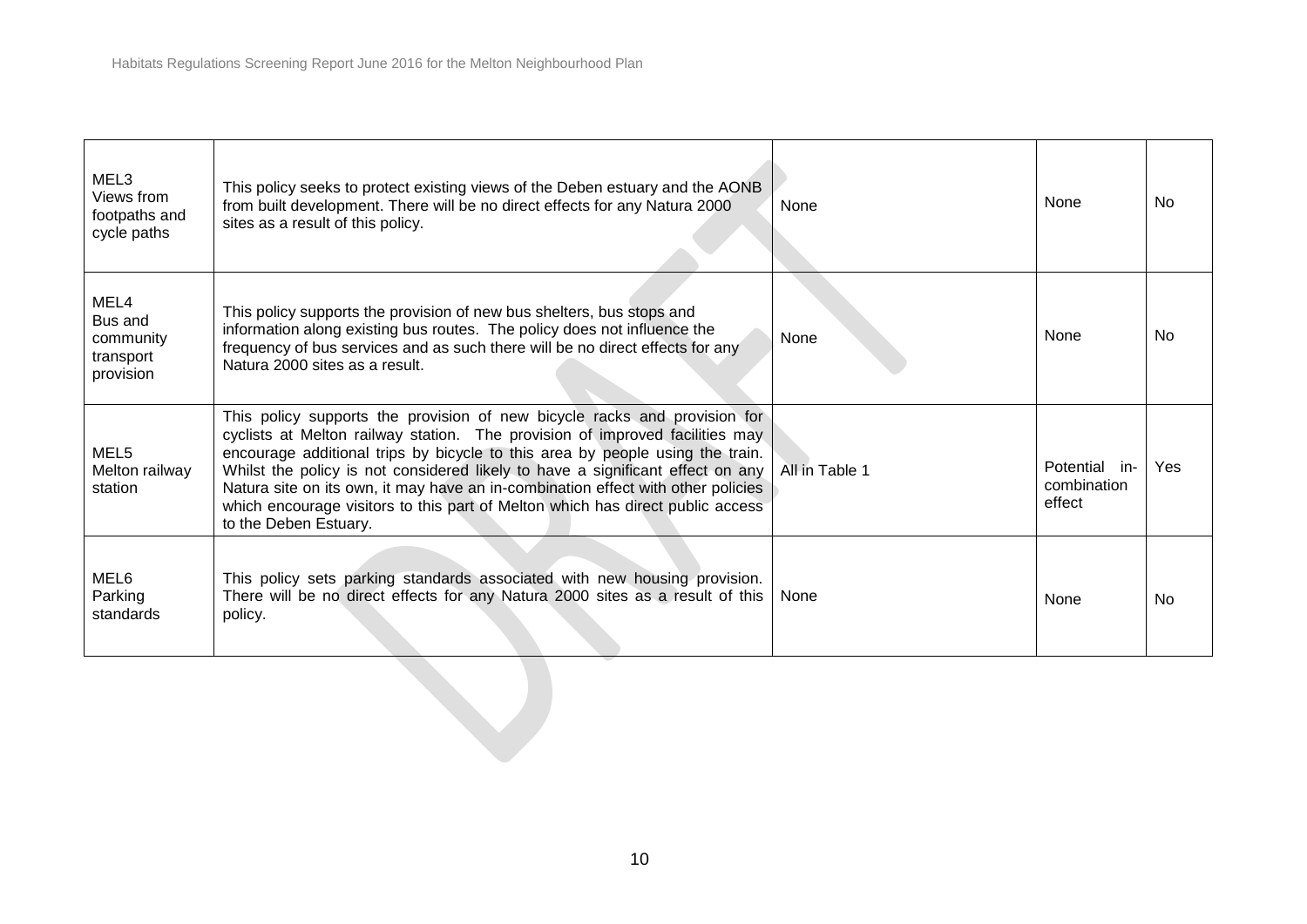| MEL7<br>Land opposite<br><b>McColls</b><br>convenience<br>store, The<br><b>Street</b> | This policy is for additional parking spaces, associated seating and<br>landscaping within the centre of Melton village. The land is already used<br>informally for car parking associated with shops and other facilities in the<br>village centre. It is unlikely that the policy will result in an overall increase in<br>available parking space and as such the policy will not have a direct effect for<br>any Natura 2000 sites.                                                                                                                                                                                                        | None          | None                                       | No.       |
|---------------------------------------------------------------------------------------|------------------------------------------------------------------------------------------------------------------------------------------------------------------------------------------------------------------------------------------------------------------------------------------------------------------------------------------------------------------------------------------------------------------------------------------------------------------------------------------------------------------------------------------------------------------------------------------------------------------------------------------------|---------------|--------------------------------------------|-----------|
| MEL8<br>Retention of<br>community<br>facilities                                       | This policy seeks the retention of existing community facilities or the provision<br>of equivalent or improved provision provided it would not result in significant<br>harmful impacts on roads, parking or residential amenity. The policy will not<br>have a direct effect for any Natura 2000 sites.                                                                                                                                                                                                                                                                                                                                       | None          | None                                       | <b>No</b> |
| MEL9<br>Provision of<br>community<br>facilities a the<br>playing field<br>Melton Road | This policy supports the provision of a replacement village hall at the playing<br>fields. It is to be expected that such a facility would provide associated<br>parking provision which would be available for the public outside of the time<br>the village hall is in use. The proposal is for a replacement facility and use of<br>the playing fields already results in significant on-street parking. The Deben<br>estuary is readily accessible from this location. This policy while unlikely to<br>have a significant effect on its own could have an in-combination effect<br>resulting in a cumulative impact on the Deben estuary. | Deben estuary | Potential<br>-in-<br>combination<br>effect | Yes       |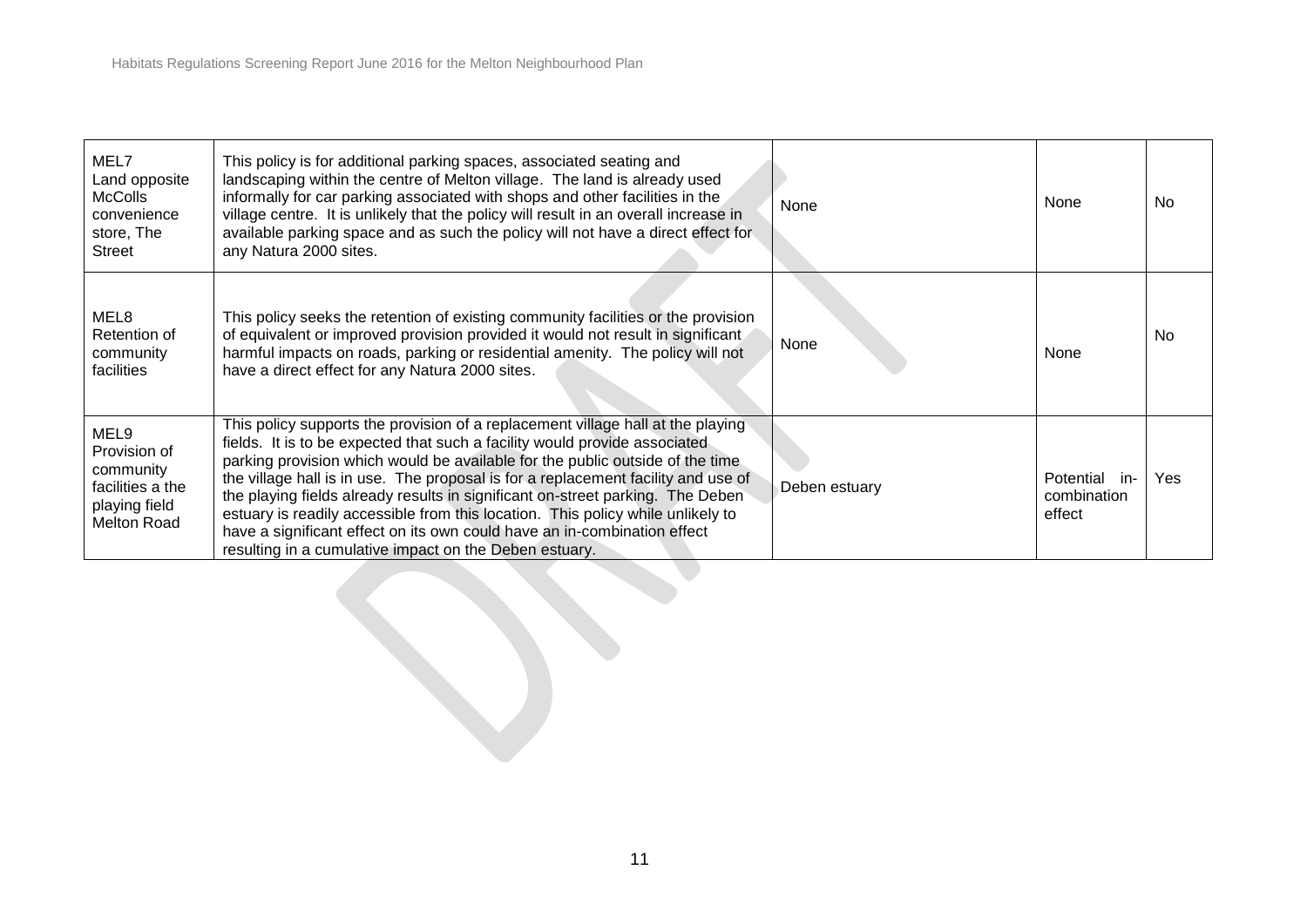| MEL <sub>10</sub><br>Provision of<br>allotments,<br>community<br>orchard and a<br>community<br>farm/<br>educational<br>facility | This policy looks to provide additional allotments, community orchard and<br>community farm. Land off Saddlemakers Lane has been identified for the<br>allotments and community orchard. This is away from the Deben estuary.<br>The community farm and holiday club are proposed on land off Wilford Bridge<br>in association with new housing provision under policy MEL21. The re-<br>location of this facility and the stated intention of re-locating and expanding<br>this facility for the benefit of the community as a whole in such close proximity<br>to the Deben estuary (within 500m) has the potential to have a direct impact<br>on the Natura 2000 site. In particular, it is located close to the railway station<br>and Melton riverside a small park area on the banks of the estuary, and the<br>Wilford Bridge PH with the potential to make this a visitor destination in its own<br>right. It is also part of a mixed use development which would provide for new<br>housing in this location. The Deben estuary to the north of Wilford Bridge has<br>a generally quieter and less disturbed character than that to the south which is<br>more intensively used given the location of Melton riverside amenity area. This<br>policy therefore has the potential on its own and in combination to have a<br>direct impact on the Deben estuary. | Deben Estuary  | Potential<br>significant in<br>combination<br>effect | Yes       |
|---------------------------------------------------------------------------------------------------------------------------------|-------------------------------------------------------------------------------------------------------------------------------------------------------------------------------------------------------------------------------------------------------------------------------------------------------------------------------------------------------------------------------------------------------------------------------------------------------------------------------------------------------------------------------------------------------------------------------------------------------------------------------------------------------------------------------------------------------------------------------------------------------------------------------------------------------------------------------------------------------------------------------------------------------------------------------------------------------------------------------------------------------------------------------------------------------------------------------------------------------------------------------------------------------------------------------------------------------------------------------------------------------------------------------------------------------------------------------------------------------------------------|----------------|------------------------------------------------------|-----------|
| MEL11<br>Special<br>Landscape<br>Areas                                                                                          | This policy re-confirms the boundary of the special landscape area designation<br>from the old Suffolk Coastal Local Plan, giving effect to Core Strategy policy<br>SP15 excepting where it has been removed from land allocated in policy<br>MEL21. The Core Strategy policy has already been subject to HRA. This<br>policy will not have any significant effect on Natura 2000 sites.                                                                                                                                                                                                                                                                                                                                                                                                                                                                                                                                                                                                                                                                                                                                                                                                                                                                                                                                                                                | Deben Estuary  | None                                                 | <b>No</b> |
| MELI2<br>Protection and<br>enhancement of<br>local green<br>spaces                                                              | This policy safeguards existing areas of open space to which the public have<br>access. These provide alternative areas recreation areas to the Natura 2000<br>sites. The retention of these areas will have a beneficial impact on the Natura<br>2000 sites.                                                                                                                                                                                                                                                                                                                                                                                                                                                                                                                                                                                                                                                                                                                                                                                                                                                                                                                                                                                                                                                                                                           | All in Table 1 | None                                                 | <b>No</b> |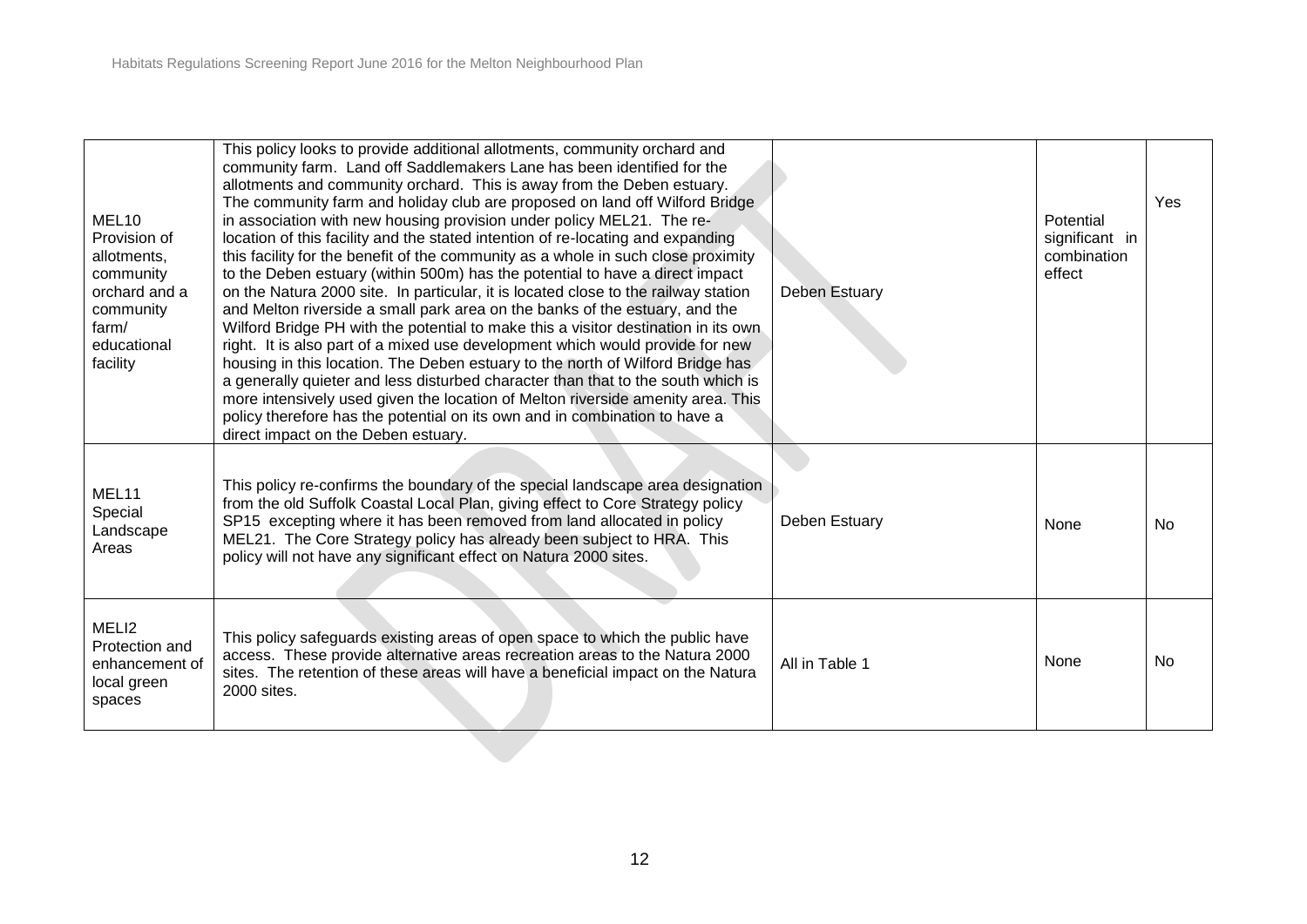| MEL <sub>13</sub><br>Protection of<br>trees and rural<br>character | This policy replaces a policy from the old Suffolk Coastal Local Plan. It<br>protects the character of an identified area of land, much of which is amenity<br>land to which the public have access. It provides an alternative recreation<br>area to the Natura 2000 sites, particularly for daily dog walking. No significant<br>effects to Natura 2000 sites have been identified as a result of this policy. | All in Table 1 | None | <b>No</b> |
|--------------------------------------------------------------------|------------------------------------------------------------------------------------------------------------------------------------------------------------------------------------------------------------------------------------------------------------------------------------------------------------------------------------------------------------------------------------------------------------------|----------------|------|-----------|
| MEL <sub>14</sub><br>Retention of<br>riverside<br>qualities        | This policy recognises that different areas along the riverside have different<br>qualities and are subject to different levels of development and activity. It<br>looks to safeguard the riverside quality of this lesser developed area. There<br>will be no significant effects to Natura 2000 sites as a result of this policy.                                                                              | Deben estuary  | None | <b>No</b> |
| MEL <sub>15</sub><br>Residential<br>boats                          | This policy restricts the provision of new residential moorings. There will be no<br>significant effects to Natura 2000 sites as a result of this policy.                                                                                                                                                                                                                                                        | None           | None | <b>No</b> |
| MEL16<br>Melton<br>conservation<br>area                            | This policy is designed to protect the character of the conservation area. There<br>will be no significant effect to Natura 2000 sites as a result of this policy.                                                                                                                                                                                                                                               | None           | None | <b>No</b> |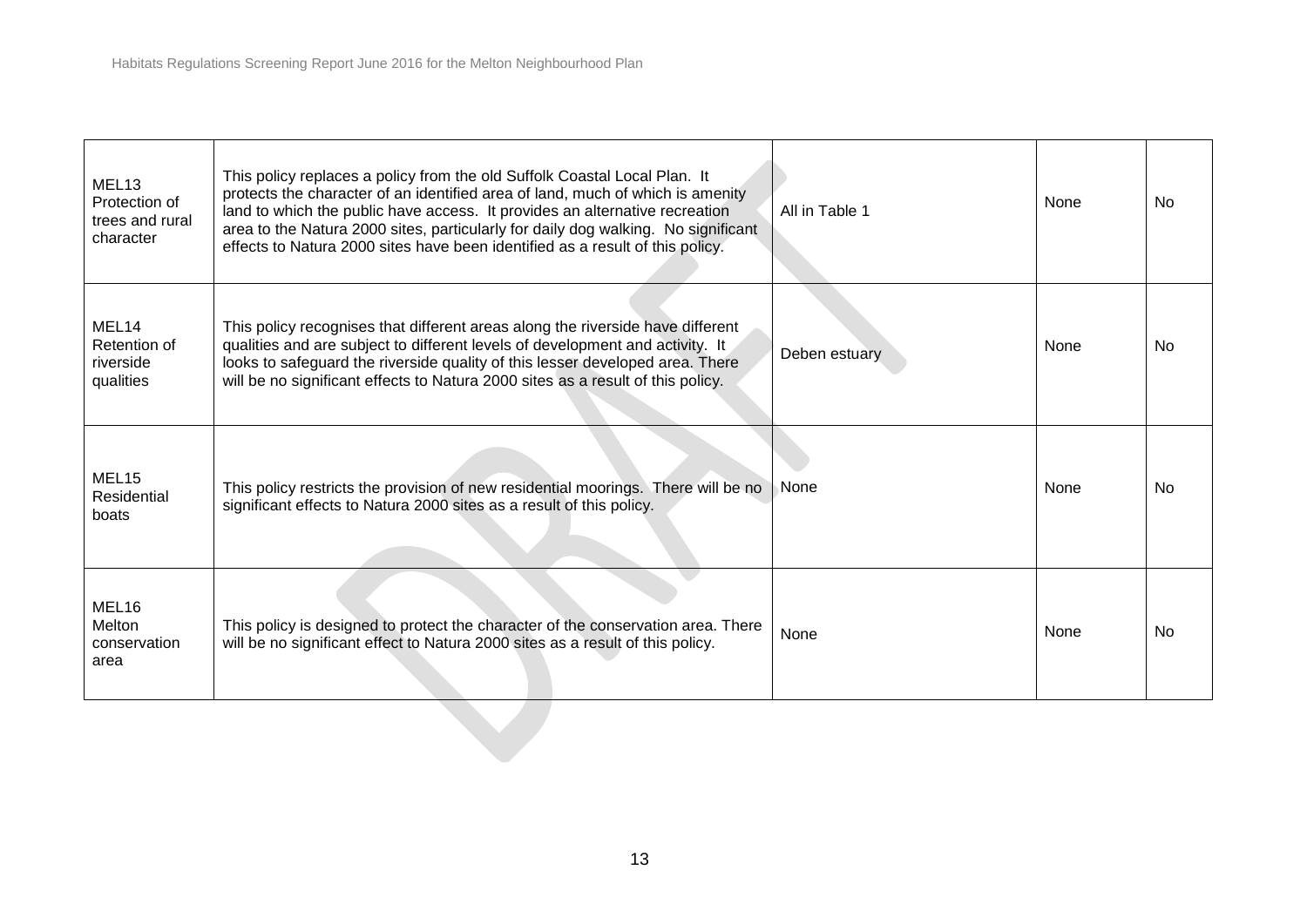| MEL17<br>Areas to be<br>protected from<br>development | This policy implements core strategy policy SP15. It identifies small areas of<br>land which are important in their undeveloped form to the setting or character<br>of a town or village. There will be no significant effects to Natura 2000 sites as<br>a result of this policy. | None | None | No  |
|-------------------------------------------------------|------------------------------------------------------------------------------------------------------------------------------------------------------------------------------------------------------------------------------------------------------------------------------------|------|------|-----|
| MEL18<br>Character areas                              | This is a design type policy which looks to safeguard the character of different<br>areas within the parish where new development is proposed. There will be no<br>significant effects to Natura 2000 sites as a result of this policy.                                            | None | None | No  |
| MEL19<br>General<br>employment<br>areas               | This policy re-confirms the status of an existing employment area. There will<br>be no significant effects to Natura 2000 sites as a result of this policy.                                                                                                                        | None | None | No  |
| MEL20<br>Deben Mill                                   | This policy re-confirms the status of an existing employment area. There will<br>be no significant effects to Natura 2000 sites as a result of this policy.                                                                                                                        | None | None | No. |
|                                                       |                                                                                                                                                                                                                                                                                    |      |      |     |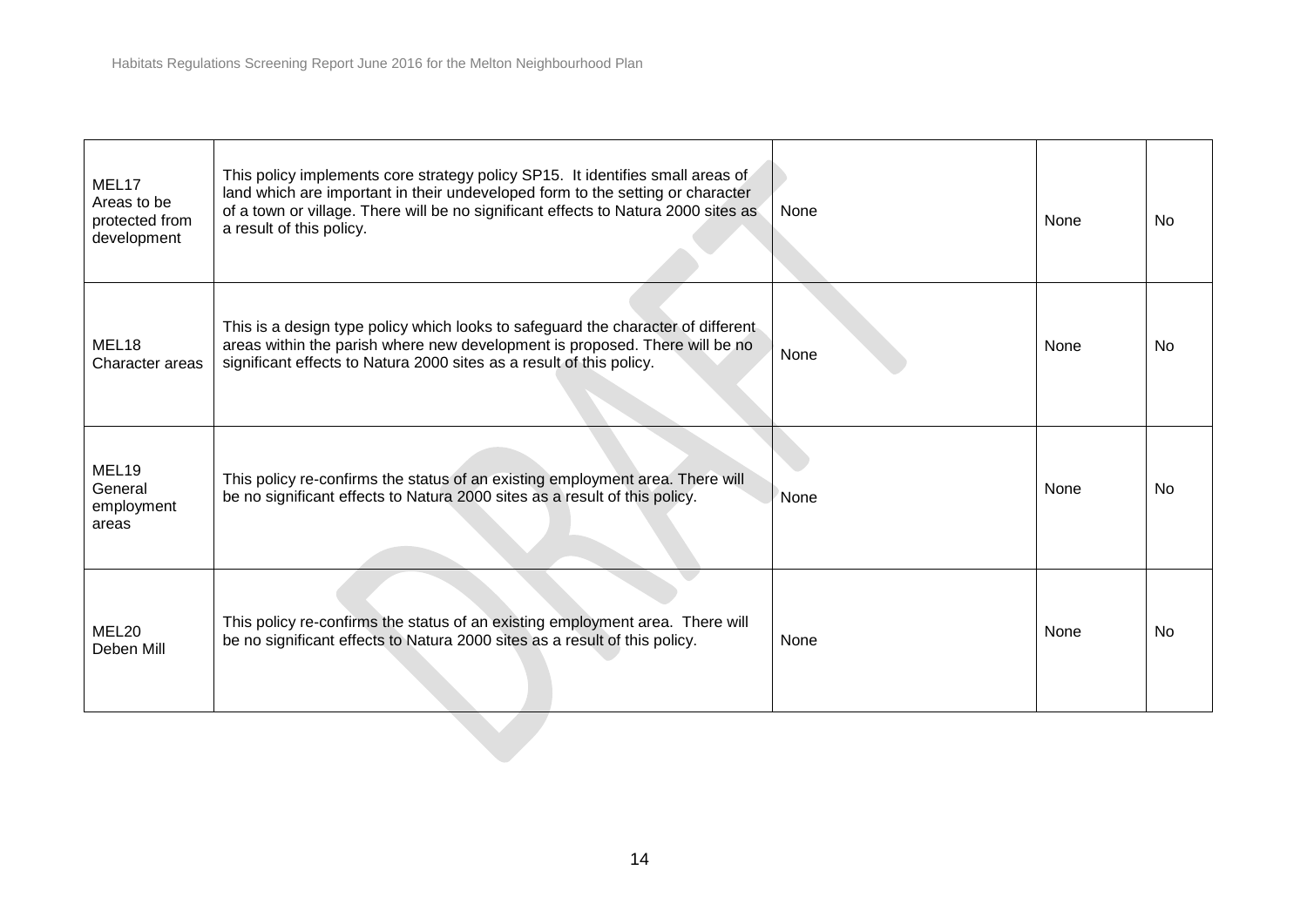|       | This policy is for a mixed use development on a 9.4ha of land off Wilford                                                                                 |                                       |                          |     |
|-------|-----------------------------------------------------------------------------------------------------------------------------------------------------------|---------------------------------------|--------------------------|-----|
|       | Bridge Road (supporting text refers to 9.7ha). Proposed uses include at least                                                                             |                                       |                          |     |
|       | 9,000m <sup>2</sup> B1 floorspace; ancillary retail to support the B1 commercial                                                                          |                                       |                          |     |
|       | development; approximately 55 homes; community uses including public                                                                                      |                                       |                          |     |
|       | green space, lake communal gardens; allotments/community growing space;                                                                                   |                                       |                          |     |
|       | childrens play area and potentially community farm and after school holiday<br>club (See MEL10). Approximately half of the site is an existing employment |                                       | Potential<br>significant |     |
|       | area including Riduna Park which is in process of redevelopment. The                                                                                      |                                       | impact on its            |     |
|       | remainder is currently countryside much of which is subject to a special                                                                                  |                                       | own and<br>-in           | Yes |
|       | landscape area designation under the old Suffolk Coastal Local Plan. The                                                                                  |                                       | combination              |     |
|       | special landscape area as now proposed under policy MEL14 excludes land                                                                                   |                                       | with<br>other            |     |
| MEL21 | designated in MEL21. The whole site is within 500m of the Deben Estuary                                                                                   | All in table 1 but particularly Deben | policies.                |     |
|       | SPA. The housing provision is potentially additional to that identified for this                                                                          | Estuary                               |                          |     |
|       | area through the Core Strategy. A site for 180 homes in Woods Lane has                                                                                    |                                       |                          |     |
|       | been allowed on appeal, but is currently caught up in a separate legal<br>challenge. A judgement is not expected before mid July 2016. As noted           |                                       |                          |     |
|       | under policy MEL10, the introduction of community uses including a                                                                                        |                                       |                          |     |
|       | community farm in close proximity to the railway station, PH and Melton                                                                                   |                                       |                          |     |
|       | Riverside amenity area could make this a destination in its own right                                                                                     |                                       |                          |     |
|       | increasing visitor numbers to the estuary. The area identified for new housing                                                                            |                                       |                          |     |
|       | would border a public right of way which provides direct access to the estuary.                                                                           |                                       |                          |     |
|       | Whilst the area to the south of Wilford Bridge is currently well used, the                                                                                |                                       |                          |     |
|       | character of the estuary to the north of the bridge is quieter in character.                                                                              |                                       |                          |     |
|       |                                                                                                                                                           |                                       |                          |     |